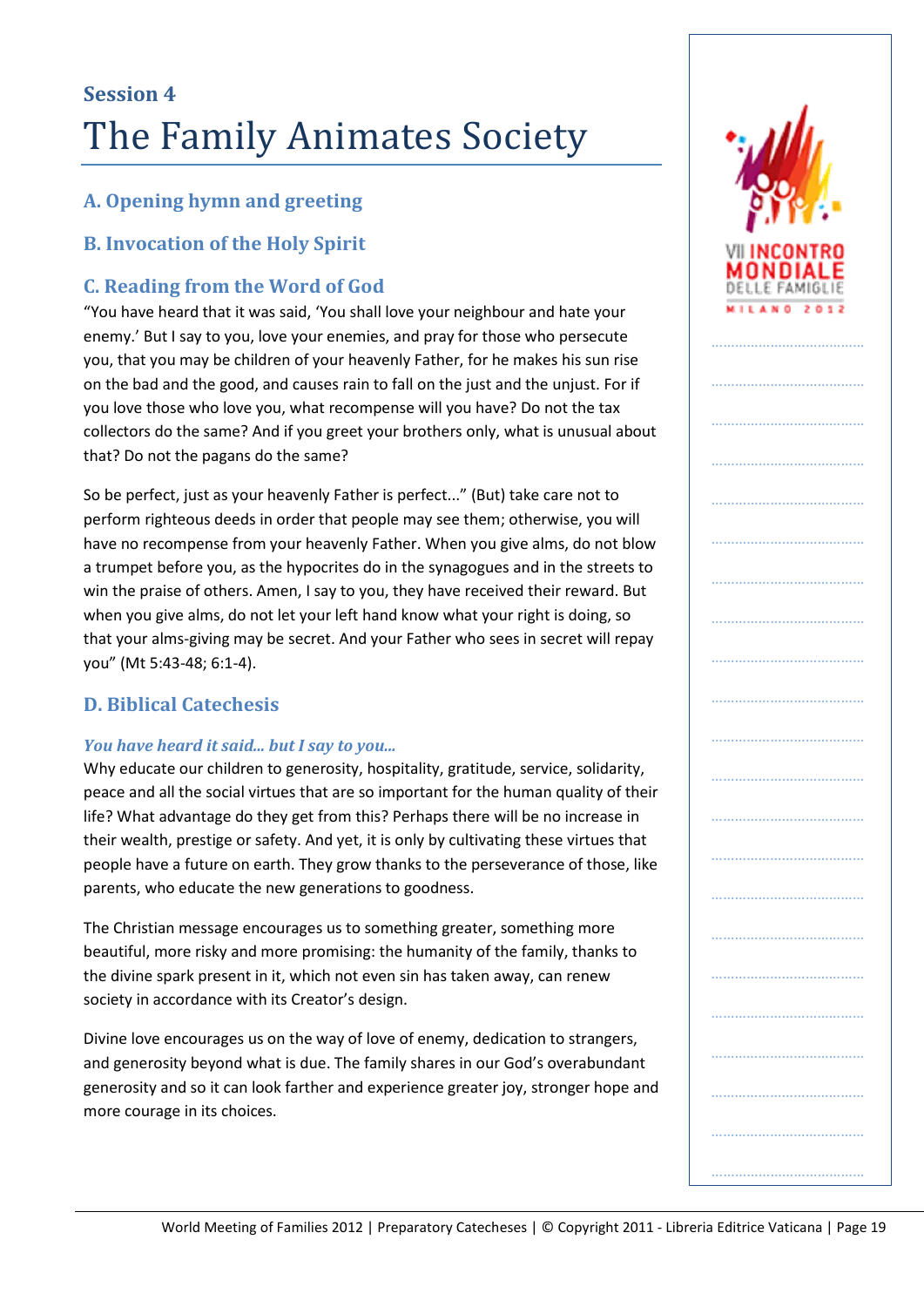Many of Jesus' words reported in the Gospels enlighten family life. Moreover, his wisdom regarding human life grew thanks to the family atmosphere in which he spent a great part of his existence. There he experienced the varied world of feelings, hospitality, tenderness, forgiveness, generosity and dedication. In his family he observed that it is better to give than to presume, to forgive rather than avenge, to offer rather than keep, to spend one's life without sparing it. Jesus' proclamation of the Kingdom comes from his direct family experience and affects all of his relationships, starting precisely from his family relationships, and enlightens them with a new light and expands them beyond the confines of the old law. Jesus invites us to go beyond a selfish view of family and social ties, to expand our affections beyond the limited circle of our own family so that they will become a leaven of justice for social life.

The family is the first school of affections, the cradle of human life, where evil can be confronted and overcome. The family is a valuable resource of good for society. It is the seed from which other families will grow who are called to improve the world. However, it can happen that family ties prevent from developing the social role of affections. This happens when the family keeps energies and resources for itself and closes itself into the logic of the family's advantage which leaves no legacy for the future of society.

Jesus wants to free the couple and the family from the temptation to withdraw into themselves: "For if you love those who love you... if you greet your brothers only, what is unusual about that?" With revolutionary words Jesus reminds his listeners about the "ancient" likeness to God and invites them to dedicate themselves to others in the divine style, beyond apprehension and fear, beyond calculations and guarantees of one's own advantage.

Jesus astonishes his listeners when he teaches that it is possible to be children who resemble the Father. He removes us from the dullness of resignation and selfishness and tells us forcefully to love our enemy and to pray for those who persecute us; that we can uproot the violence from our hearts by forgiving offenses, and that our generosity can overcome the economic logic of a mere exchange.

## *2. Be children of your heavenly Father.*

Jesus asks for this unique lifestyle and in this way reveals that people are destined for this high calling. He trusts in the teaching which families, through God's design, can offer on the way of his love.

In the family, we are taught to say "thank you" and "please", to be generous and helpful, to lend our things, to pay attention to the needs and emotions of others, and to consider the toil and difficulties of those near us. In the little actions of everyday life a child learns to establish a good relationship with others and to

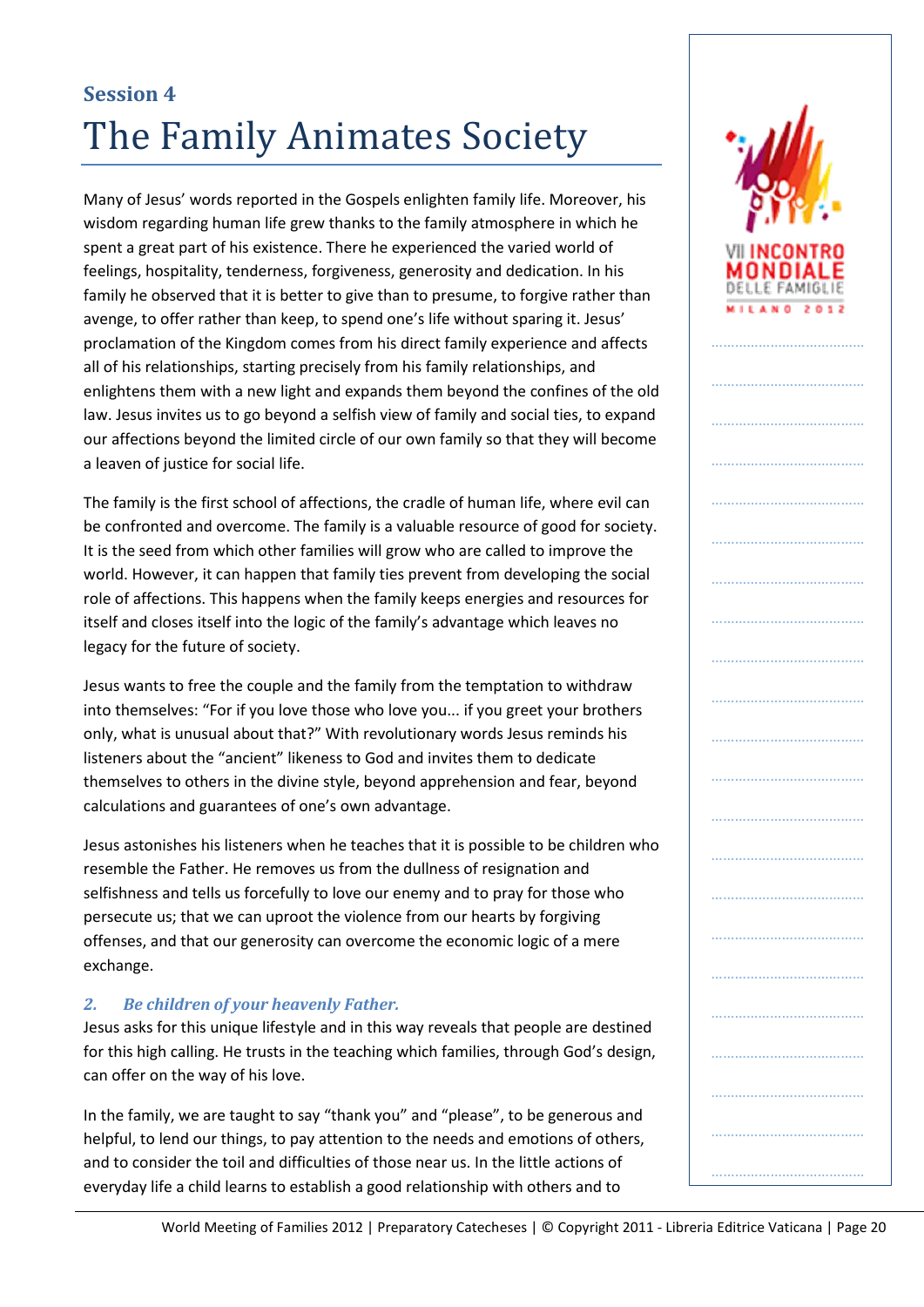share in life. Promoting personal virtues is the first step towards educating to the social virtues. In the family, children are taught to lend their toys, to help their school companions, to ask politely, to not offend those who are weaker, and to be generous in doing favors. For this reason, adults should strive to give an example of attention, dedication, generosity and altruism. In this way the family becomes the first place where one learns the truest meaning of justice, solidarity, moderation, simplicity, honesty, truthfulness and uprightness, together with a great passion for the history of man and society.

Parents, like Joseph and Mary, are astonished when they see their children deal with the adult world with assurance. Children prove to be surprising teachers at times, even for adults: "After three days they found him in the temple, sitting in the midst of the teachers, listening to them and asking them questions, and all who heard him were astounded at his understanding and his answers" (Lk 2:46- 47).

Like the family of Nazareth, every family gives society, through its children, the human riches it has lived, including the ability to love one's enemy, to forgive without seeking revenge, to delight in the success of others, to give more than what is required...

In fact, divisions and conflicts also occur in the family, and enemies crop up: a spouse, a parent, a child, a brother or sister can become an enemy...However, in the family the members love each another and sincerely want the good of the others. They suffer when someone is ill, even if he or she has behaved like an "enemy". They pray for those who have offended us and are willing to give up their own things in order to make the others happy. They understand that life is beautiful when it is spent for their good.

The family is the "first and vital cell of society". (FC 42), because in the family one learns the importance of the bond with others. In the family one senses that the power of affections cannot be confined " to us" but is destined to the broader horizon of social life. When affections are only lived within the small family unit they wear out, and instead of expanding the family's breathing space, they end up suffocating it. What makes the family vital is the openness of its ties and the extension of its affections, which would otherwise close its members into mortifying cages!

#### *Your Father sees in secret.*

Care for family ties and affections is guaranteed more when families are good and generous with other families, attentive to their wounds and the problems of their children, however different they may be from their own.

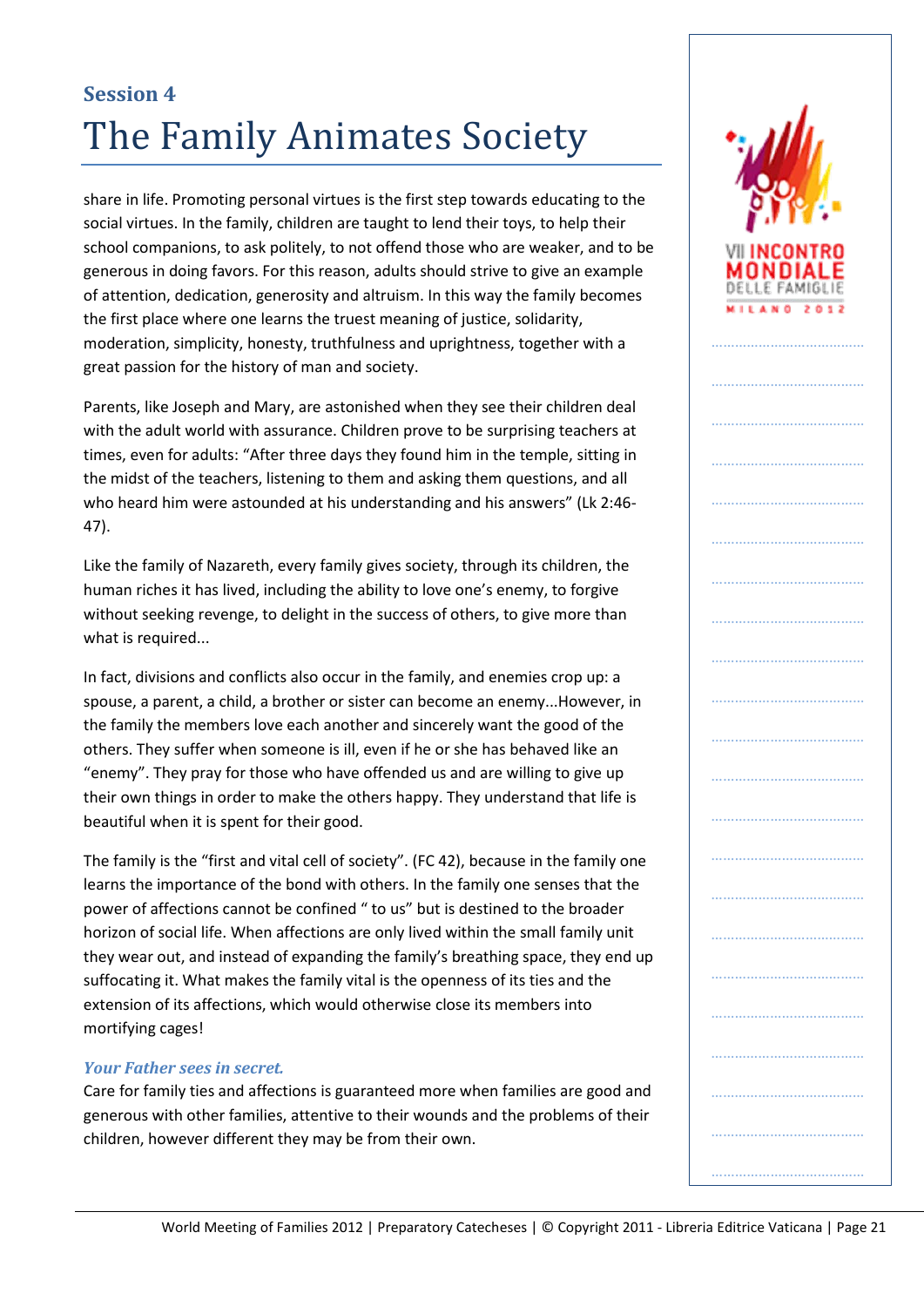Between parents and children, husband and wife, the good increases to the extent that the family is open to society and gives attention and aid to the needs of others. This is how the family acquires important motivations to carry out its social function and becomes the foundation and principal resource of society. The acquired ability to love often goes beyond the needs of one's own family. The couple becomes available for the service and education of other children besides their own. In this way, parents become fathers and mothers of many.

"So be perfect, just as your heavenly Father is perfect...": the perfection that brings families closer to the heavenly Father is that "extra" in life offered beyond one's family unit, a trace of the superabundant love that God pours out over his creatures.

Many families open the doors of their homes to hospitality, to taking care of the difficulties and poverty of others; or they simply knock on their neighbors' door to ask if they need help, or to offer some clothing that is still good, or to give hospitality to their children's school companions while they do their homework... or they welcome a child that has no family or they help to preserve family warmth where only a father or mother is left.

Families associate to support other families with their countless daily problems, and they teach their children mutual support for those who are different by race, language, culture or religion. In this way the world is made more beautiful and livable for everyone and the quality of life benefits from this to the advantage of the whole society.

It is not by chance that after the call to perfection the Gospel text deals with alms, which in ancient times, in a subsistence economy, was a way to redistribute resources, a practice of social justice. Jesus exhorts us to not seek the recognition of others by using the poor to gain prestige, but to act in secret. In the secret of the heart the encounter with God confirms one's identity as a child so similar to the Father. This is a lofty, apparently unattainable goal but family life brings it closer.

## **E. Listening to the Magisterium**

The family gives society the precious fruit of gratuitous love, which includes sweetness, goodness, service, altruism and mutual respect. On the other hand, as the following passage from Familiaris Consortio shows, the magisterial teaching has always aimed at highlighting how the family, in addition to being the school of affections, is also known as the "first school of social virtues". In fact, the family has a specific and original public dimension, which has a positive influence on the good functioning of society and the stability of social bonds.